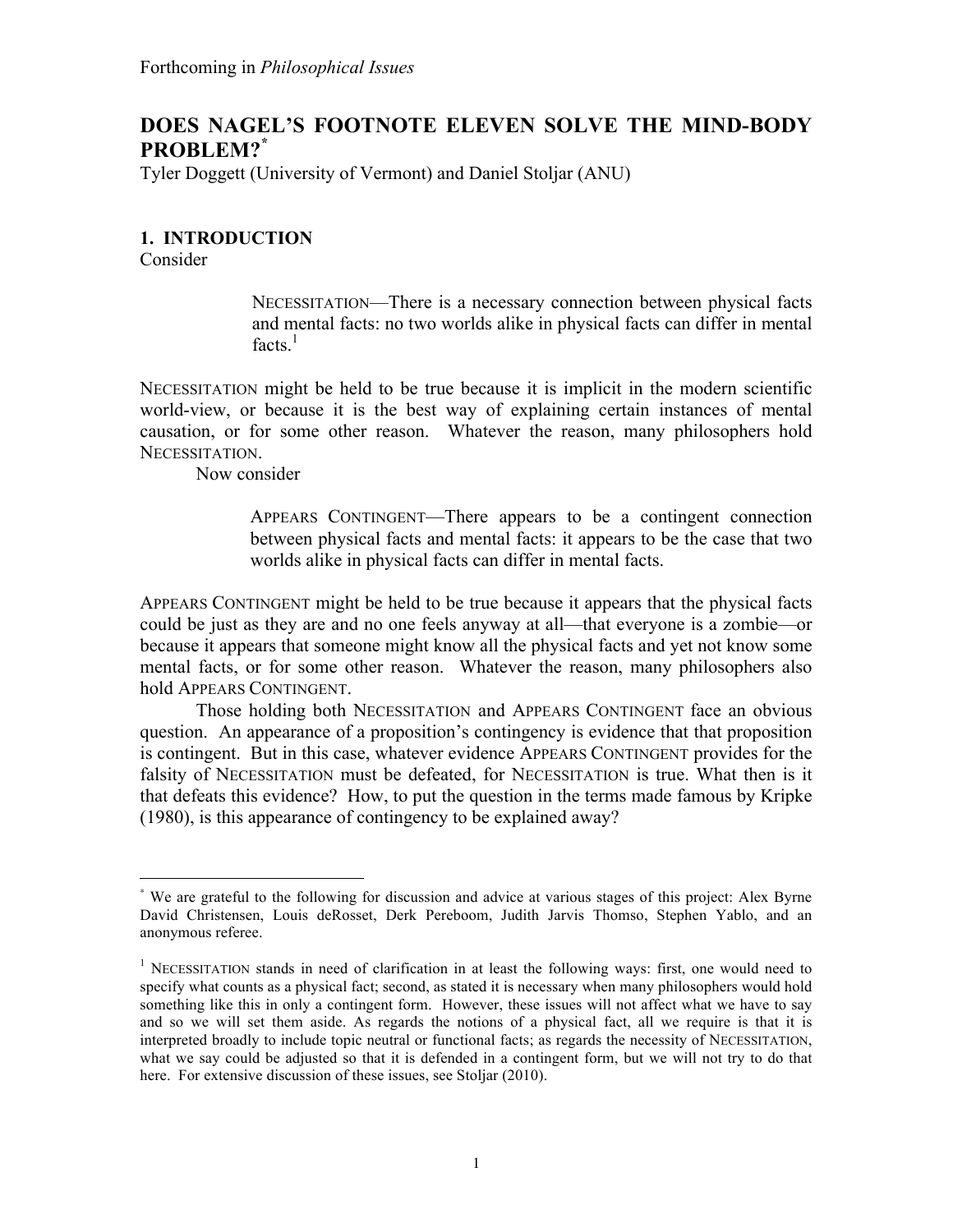Thirty years ago, in footnote 11 of 'What is it like to be a bat?', Thomas Nagel outlined a strategy for answering this question—the Footnote Eleven View, as we will call it. Roughly, the strategy is to argue that APPEARS CONTINGENT is true because of certain facts about the imagination, facts that give no reason to deny NECESSITATION Recently, Christopher Hill and Brian McLaughlin have elaborated and defended Nagel's idea, and many other philosophers have expressed sympathy with it.<sup>2</sup> The goal of this paper is to examine the Footnote Eleven View in some detail. As we will see, there are various versions of this view, and some of them are initially plausible. But—we will argue— none of them is true, and none of them is true partly for reasons that apply to other attempts to explain how APPEARS CONTINGENT is defeated.<sup>3</sup>

## **2. PRELIMINARIES**

We will begin by setting out some preliminaries to the main discussion.

First, some might believe that APPEARS CONTINGENT gives no reason to believe NECESSITATION is false. For them, modal appearances provide no evidence for modal claims, and, hence, one of the questions the Footnote Eleven View answers—"What defeats the evidence APPEARS CONTINGENT provides that NECESSITATION is false?"—is a bad question. In what follows we will set their view aside. Proponents of the Footnote Eleven View believe that the appearance that something is contingent can often be a good reason to believe that it is contingent. They just hold that in this particular case it is not a good reason.

Second, a proposition could appear to us to be contingent for a variety of reasons. A proposition we believe to be true might appear to us to be contingent because we can imagine a case in which it is false. It might, instead, appear contingent not because we can imagine anything but because it is not a priori, or because we find ourselves with the persistent belief that it is contingent, or because someone we trust has told us it is contingent. So when the Footnote Eleven View focuses on imagination, it focuses on one way in which APPEARS CONTINGENT might be supported at the expense of others.<sup>4</sup> One might therefore object that it ignores relevant aspects of the issue. This is a reasonable line of criticism, but we are going to set it too aside in what follows. While there are reasons having nothing to do with the imagination for why APPEARS CONTINGENT might be true, it is also the case that in philosophy of mind, this appearance often *is* grounded in facts about what we can imagine. So if the Footnote Eleven View manages to explain what defeats the evidence that APPEARS CONTINGENT provides that grounded in facts about the imagination, this would be a substantial achievement.

Third, one might worry that appealing to psychological facts like facts about the imagination could not answer the justificatory question of why the evidence it provides that NECESSITATION is false is defeated. The worry is that appeals to psychology are

 $\frac{1}{2}$ <sup>2</sup> See Nagel (1974), Hill (1997), and Hill and McLaughlin (1999). Block and Stalnaker (1999) cite these ideas approvingly, and both of us have encountered the suggestion often in discussion.

 $3$  In previous work we have made some piecemeal criticisms of the Footnote Eleven View, but have made no attempt at a detailed analysis of the view. The present paper is an attempt to fill that lacuna. For our previous attempts see Doggett (2004) and Stoljar (2005, 2006, 2007).

<sup>&</sup>lt;sup>4</sup> Hill (1997) focuses on the imagination but also on conceivability, a different source of support for APPEARS CONTINGENT.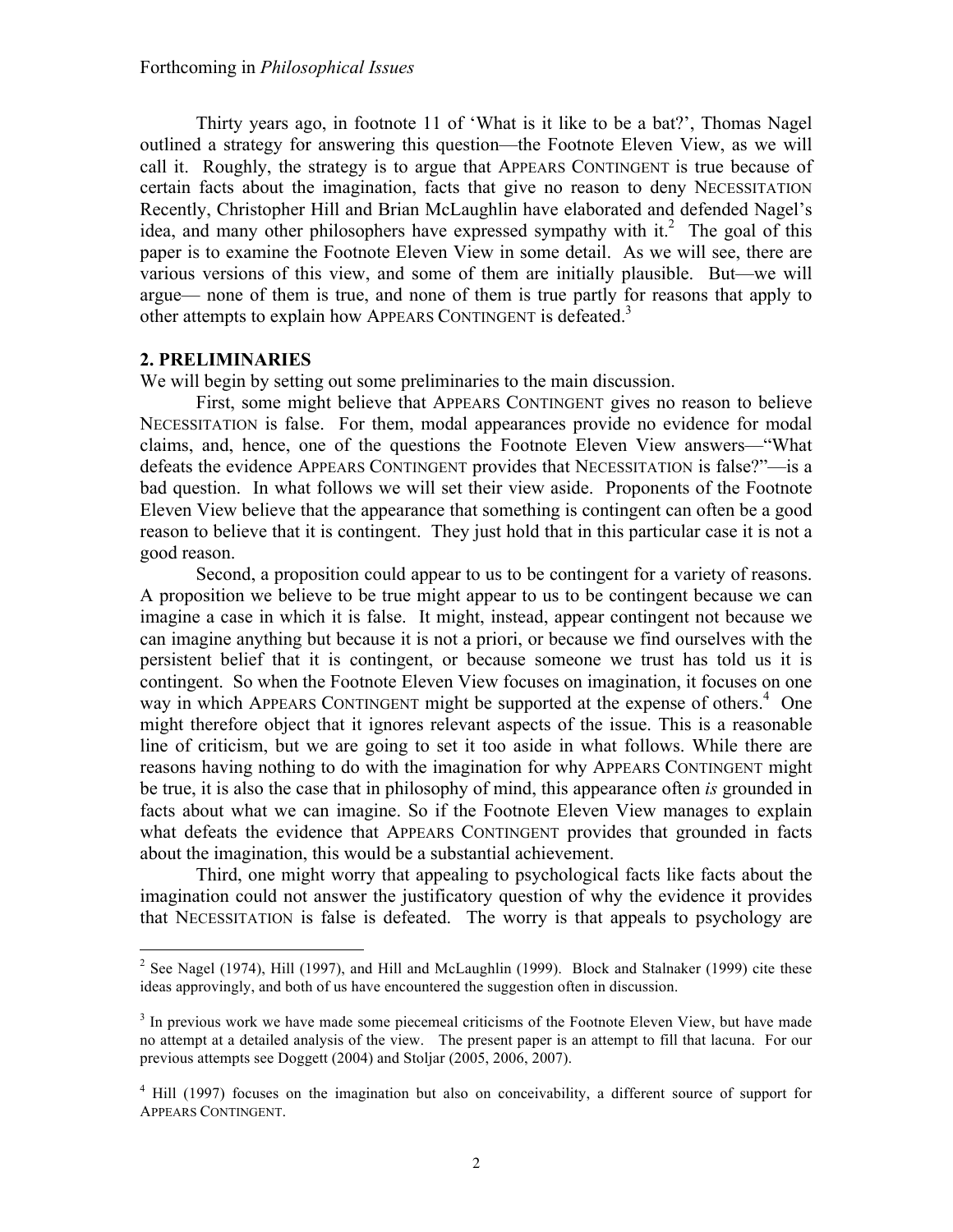beside the point when it comes to answering the justificatory question. To illustrate the worry, suppose we are arguing about whether the world is colored. The observation that appearances of color have a psychological explanation by itself does not prejudice things either way; in particular, it does not in any way suggest that the world is *not* colored. Similarly, if we are arguing about whether NECESSITATION is true, the observation that appearances of contingency have a psychological explanation by itself does not prejudice things either way; in particular, it does not in any way suggest that NECESSITATION is not true. It is this worry that David Chalmers expresses when he says, in an important criticism of the Footnote Eleven View, "There will always be a cognitive explanation of a modal intuition!" (Chalmers (1999): 486))

However, the criticism that appealing to psychology is beside the point depends on the nature of the appeal. True, merely pointing out that there is a psychological explanation of why the connection between mental and physical facts appears contingent is irrelevant to whether that appearance provides evidence that NECESSITATION is false. By contrast, finding out that this appearance is produced by some misfiring in your brain or by a drink you just took or a device implanted in your brain by Cartesians would be finding out some psychological fact that is relevant to whether the appearance justifies denying NECESSITATION. Proponents of the Footnote Eleven View think the psychological facts they point to are like those just mentioned in their relevance to answering the question of what defeats the evidence APPEARS CONTINGENT provides that NECESSITATION is false.

Fourth, even if we focus on specifically epistemological concerns, there are at least two ways in which evidence for a proposition can be defeated—by an undercutting defeater or an overriding defeater.<sup>5</sup> In the case at hand, an overriding defeater is one that provides general considerations supporting NECESSITATION such as causal closure or the scientific world view, whereas an undercutting defeater is one that provides general considerations about why the appearance of contingency is in this case explained away. As we understand it, the Footnote Eleven View provides an *undercutter* of the evidence that APPEARS CONTINGENT provides; it does not provide an *overrider*, though, of course, there might be overriders, too. As we understand it, the truth of the Footnote Eleven View would not simply establish that APPEARS CONTINGENT is defeasible but, more, would establish that it is defeated.

#### **3. THE NO COMBINATION VERSION**

In "What Is It Like To Be A Bat?," after considering

NECESSITATION—There is a necessary connection between physical facts and mental facts: no two worlds alike in physical facts can differ in mental facts,

Nagel adds, in a footnote,

A theory that [accepted NECESSITATION] would still leave us with Kripke's problem of explaining why it nevertheless appears contingent. That difficulty seems to me surmountable, in the following way. We may

 <sup>5</sup> <sup>5</sup> For discussion of the undercutting/overriding distinction see Cruz and Pollock (1999).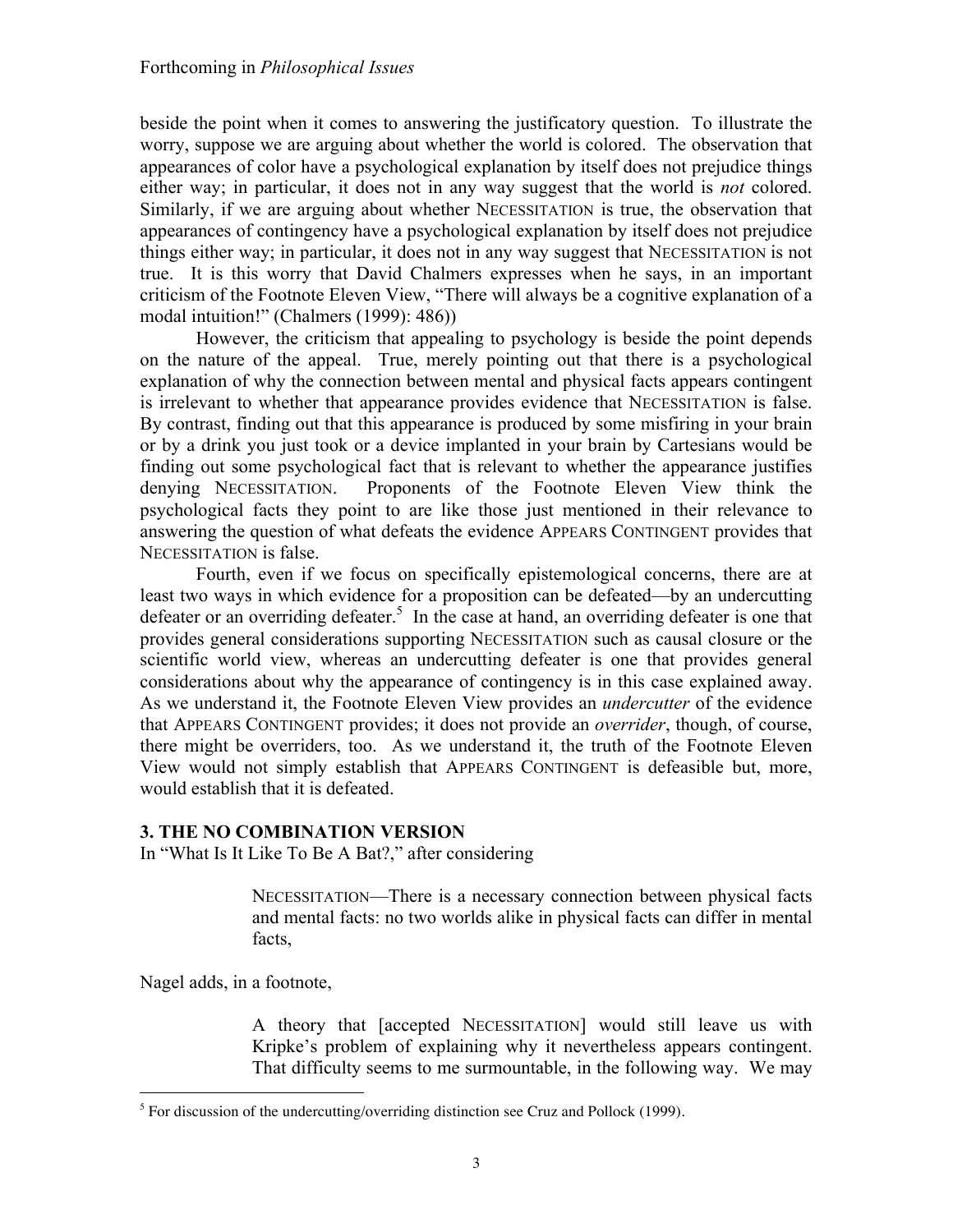imagine something by representing it to ourselves either perceptually [or] sympathetically…To imagine something perceptually, we put ourselves in a conscious state resembling the state we would be in if we perceived it. To imagine something sympathetically, we put ourselves in a conscious state resembling the thing itself…When we try to imagine a mental state occurring without its associated brain state, we first sympathetically imagine the occurrence of the mental state; that is, we put ourselves in a state that resembles it mentally. At the same time, we attempt to perceptually imagine the non-occurrence of the associated physical state, by putting ourselves into a state unconnected with the first: one resembling that which we would be in if we perceived the non-occurrence of the physical state. Where the imagination of mental features is sympathetic, it appears to us that we can imagine any experience occurring without its associated brain state, and vice versa. The relation between them will appear contingent even if it is necessary, because of the independence of the disparate types of imagination. (Nagel (1979): 175, fn. 11; we have cut Nagel's mention of a third way to imagine things, symbolically)

The case that Nagel concentrates on here is one where the mental facts are fixed but the physical ones vary, as in disembodiment. He thinks that the relation between mental facts and physical facts appears contingent because he seems to be able to imagine a case in which his psychology is more or less as it is, and yet he does not have a body. The disembodiment case is interesting, but for the most part we will concentrate on the case that Nagel mentions only in passing ("…and vice versa"), i.e., the case in which the physical facts are the same and the mental facts are different—say, because you feel a little different a bit from how you in fact do. Concerning that case, our questions are: why does it seem possible that the physical facts are the same and mental facts are different given that NECESSITATION is true and tells us that it is not possible? What is wrong with the evidence this appearance provides?

Now there are a number of ways of reading this footnote and a number of ways of interpreting the answer to these questions present in it. Hence there are a number of potential versions of the Footnote Eleven View. We are going to start, in this section, by considering what seems to us to be rather straightforward version—we will call it the 'no combination' version. Later sections discuss two other versions.

#### *3.1. Stating the no combination version*

The no combination version holds that you can imagine that the physical facts are as they in fact are. It holds too that you can imagine that you feel a bit different from the way you actually do. What it denies is that you can combine these two episodes of imagining into *one* episode of imagining; that is, the interpretation denies that you can imagine that the physical facts are the same *and* you feel different. The reason is that these two different episodes of imagination are produced by fundamentally different, independent mechanisms. The first is perceptual imagination, the second is sympathetic imagination, and perceptual and sympathetic imaginings cannot be combined into a single act of imagination. You can imagine<sub>perceptually</sub> that the physical facts are as they are and you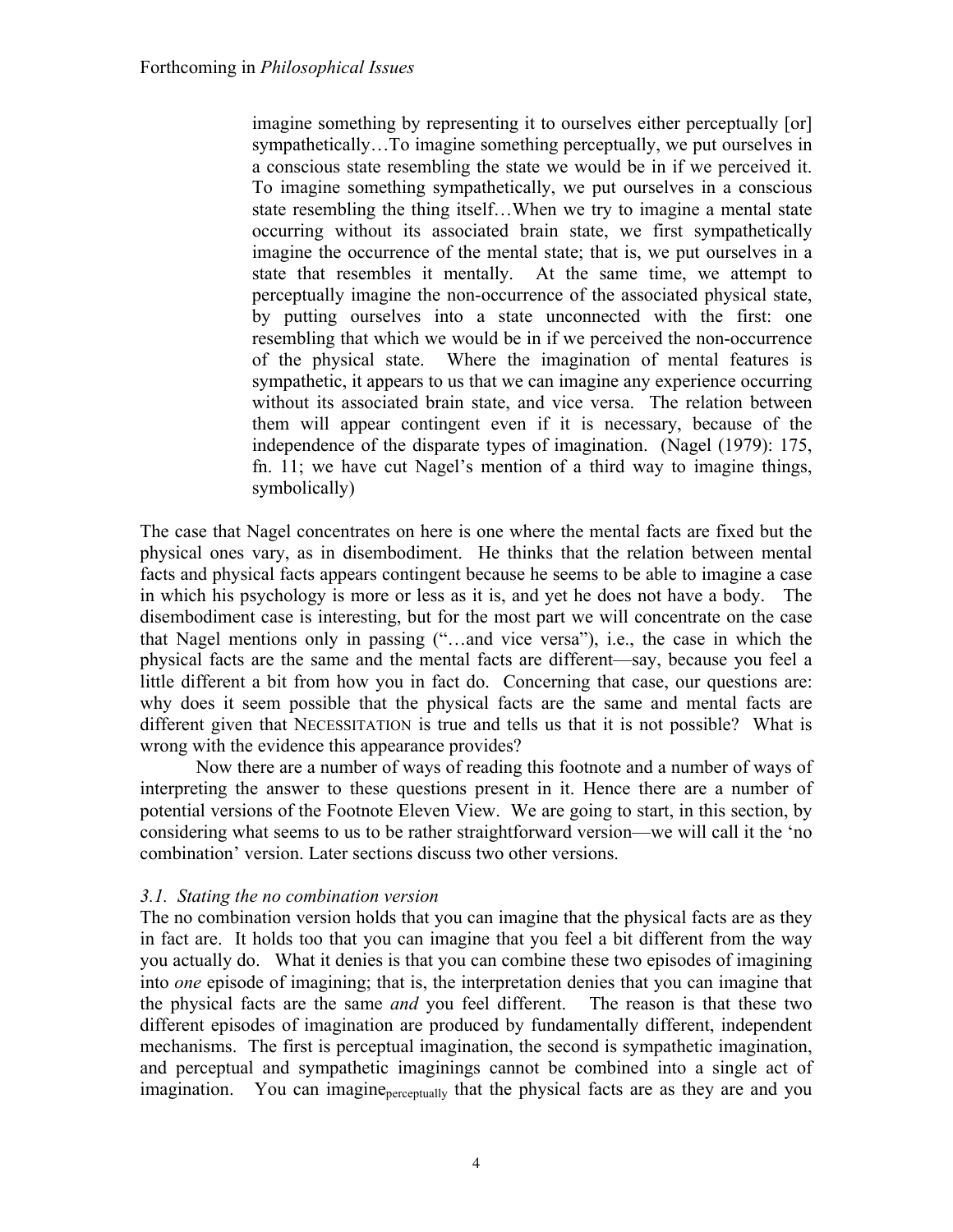imaginesympathetically that you feel a bit different. But you cannot, according to this version of the Footnote Eleven View, imagine that the physical facts are as they are and you feel a bit different. To do so, you would need some faculty whereby you imagined this. There is no such faculty.

The idea that one can imagine each of two things and not imagine their conjunction might suggest that, according to no combination version of the Footnote Eleven View, imagination is not closed under conjunction; that is, that if you imagine that *p* and imagine that *q* it does not follow that you imagine that *p & q*. However, while it is certainly plausible that imagination is not closed under conjunction, this fact does not play much of a role in this or in any version of the Footnote Eleven View. In particular, the no combination version is not simply saying that from perceptually imagining *p* and sympathetically imagining *q*, it does not *follow* that we imagine their conjunction; it says that you *cannot* imagine their conjunction—for doing so would involve bringing together two types of imagination that could not be brought together. The problem with imagining the conjunction is not merely that it does not follow from imagining each of the conjuncts. The problem is that imagining the conjunction is impossible. In fact, rather than seeing the idea behind this first version of the Footnote Eleven View as similar to a point about closure, it is much better to interpret it via an analogy with the distinction between belief and desire. Suppose that you believe that the physical facts are as they are and desire that you feel a bit different. From this, not only does it not follow that you bear some sort of propositional attitude—delief—to their conjunction, it is more plausible that there is no such thing as delief and, hence, you cannot delieve that the physical facts are as they are and you feel a bit different. In view of the differences between belief and desire, there is no attitude that combines both into a single attitude. Likewise, if the first version of the Footnote Eleven View is right, there is no imagining<sub>perceptuallyandsympathetically</sub>.

In sum, the no combination version of the Footnote Eleven View posits that what makes APPEARS CONTINGENT plausible is that we seem to be able to imagine that two worlds alike in physical facts can differ mental facts. Nevertheless, we cannot imagine that because to do so would require combining imaginative faculties that cannot be combined. Hence, because we cannot imagine what we seem to be able to imagine, there is no reason coming from the imagination to believe that NECESSITATION is false.

#### *3.2. Assessing the no combination version*

The no combination version is interesting and straightforward. When something appears to be thus and so, and yet we believe things are not that way, it is plausible to seek a psychological explanation of why it appears to be thus and so. Moreover, the imagination is a natural psychological mechanism to blame for the faulty appearance of contingency since the imagination is clearly involved in at least some such appearances, and it is clearly involved in various arguments against NECESSITATION. For these reasons this version of the Footnote Eleven View is plausible. But it is also subject to at least three serious objections.

The first objection is that it *overgeneralizes*. If it were impossible to imagine that the physical facts are as they are and everyone is a zombie, so too it would be impossible to imagine many other things that are, by any account palpably imaginable. We think there are various examples of this. Here are three. (a) Just as it is unimaginable,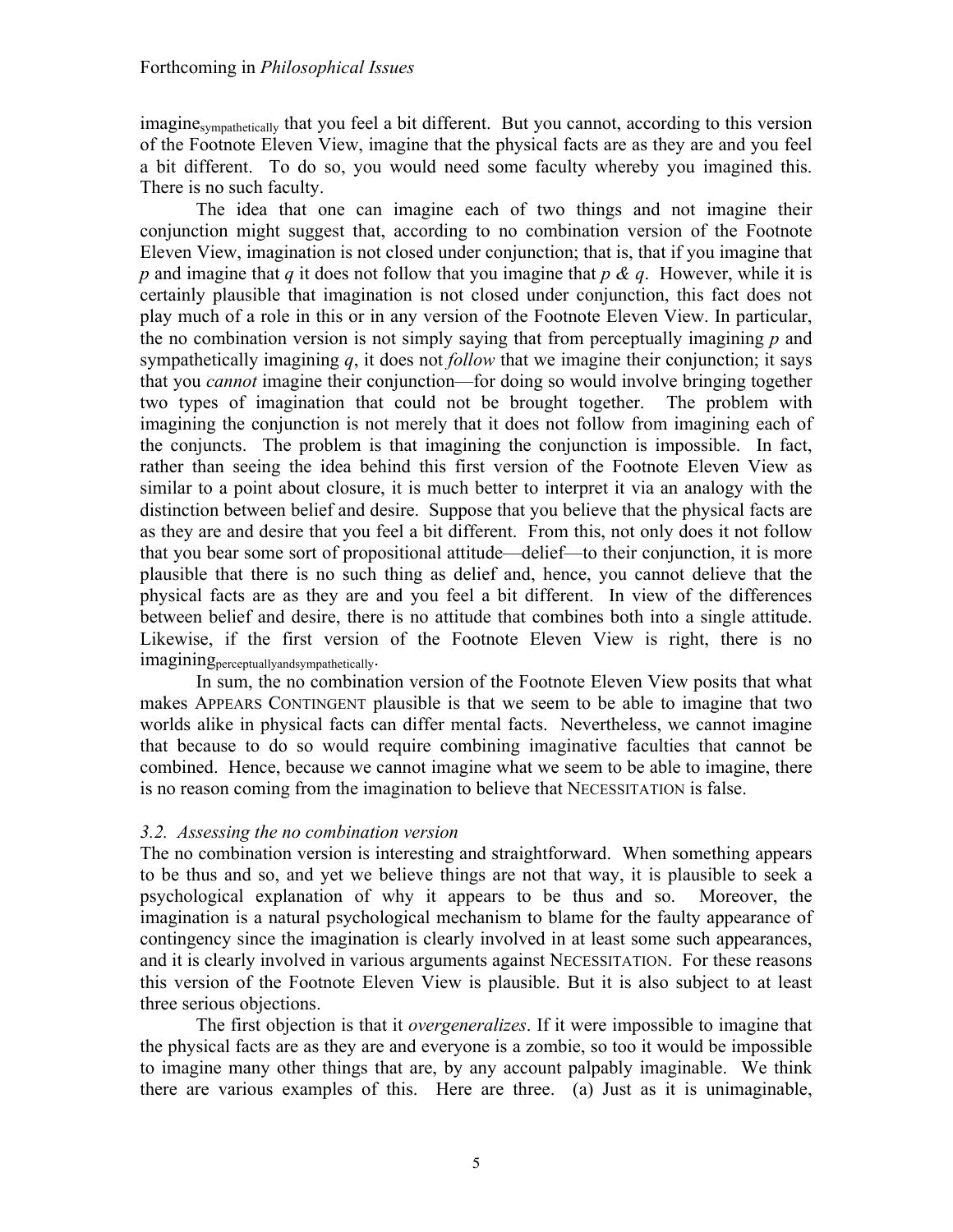according to the no combination view, that the physical facts are just as they are and everyone is a zombie, so it is unimaginable that the physical facts are just as they are and so are the mental facts. To imagine the second, no less than the first, would require the combination of sympathetic and perceptual imagination. But the second, no less than the first, does seem to be imaginable. Likewise, (b) just as it is unimaginable, according to the no combination version, that the physical facts are as they are and everyone is a zombie, so too it is unimaginable that the mental facts are as they are and the physical facts are different, e.g., because we have different bodies. But multiple realizability of this kind is imaginable. Finally, (c) just as it is unimaginable, according to the no combination version, that the physical facts are as they are and everyone is a zombie, so too it is unimaginable that the behavioural facts are as they are, and everyone is a zombie. But the second, no less than the first, would require a combination of the sympathetic and perceptual imagination, i.e. because the behavioural facts are a sub-class of the physical facts. But the second is usually taken to be imaginable in the course of standard arguments against behaviourism, such as Putnam's perfect actor argument.

The second objection to the no combination version of the Footnote Eleven View is that it *under*generalizes. According to this view, the episodes of imagination that seem to make APPEARS CONTINGENT plausible involve two kinds of imagination, perceptual and sympathetic. But it is not true that all of the episodes of imagination that make APPEARS CONTINGENT plausible *do* involve these two kinds of imagination; in particular, some of the episodes of imagination that make APPEARS CONTINGENT plausible do not involve sympathetic imagination.

For example, while it might be true that imagining that the physical facts are as they are but you feel a bit different does involve sympathetic imagination, try to imagine that the physical facts are as they are but you, and perhaps everyone, have no conscious states at all; that is, try to imagine that everyone is a zombie. This does not require you to sympathetically imagine anything. To imagine that everyone is a zombie is not to imaginesympathetically that all is dark within. How would that work? Nagel says, "To imagine something sympathetically, we put ourselves in a conscious state resembling the thing itself." So, if you use your sympathetic imagination to imagine that you have no conscious states at all, you put yourself in a conscious state resembling the state of having no conscious states. Whether or not there is a conscious state resembling the state of lacking conscious states, why think that to imagine the second you *have to* put yourself in the first?

Compare: imagine that you are blind. Let us say that imagining  $v_{\text{isually}}$  is one way of imagining<sub>perceptually</sub>. When you imagine that you are blind, you need not imagine<sub>visually</sub> that it is very dark. In fact, that seems like not the best way to imagine being blind. There is a difference between imagining that you are blind and imagining that you are in darkness. Likewise, to imagine that everyone is a zombie, you do not imagine<sub>sympathetically</sub> that no one is conscious. Imagining that everyone is a zombie, you can turn the sympathetic imagination off just as to imagine that you are blind, you can turn your visual imagination off.

In response, it might be suggested that to imagine that you are a zombie, you have to sympathetically imagine that you are having mental states and then think to yourself, "It's not like that." So even though imagining that you are a zombie does not require you to put yourself in a conscious state resembling a lack of conscious states, it does require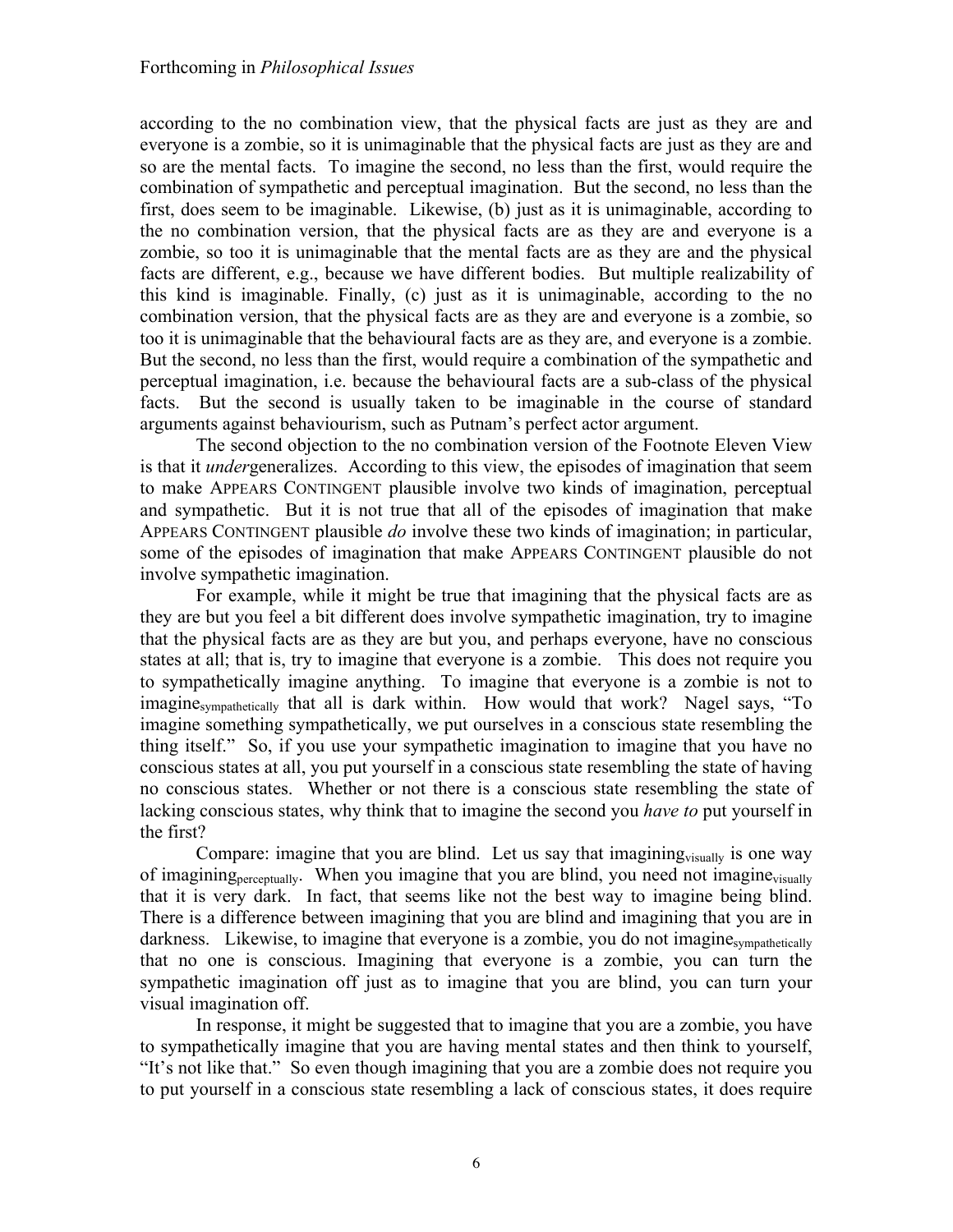sympathetic imagination. But as against this, imagine that you are looking at a colourless liquid. Did you have to imagine the liquid having some colour, then think, "Not like that"? Obviously not. Our view is that the zombie case is like this transparency case or the blindness case above. One reason APPEARS CONTINGENT is true is that it appears to be imaginable that the physical facts are as they are and everyone is a zombie. The no combination version of the Footnote Eleven View does not get off the ground as regards this appearance of possibility. It presupposes that to imagine that the physical facts are just as they are but everyone is a zombie, you have to engage two sorts of imagination, perceptual and sympathetic. That presupposition is false.

Our final objection is that this version of the Footnote Eleven View is undermotivated. Consider a view inconsistent with it, on which (a) there is a single faculty of imagination but (b) this faculty comprises various sub-faculties that can be combined together in various ways. The Footnote Eleven View might allow this within, say, the perceptual faculty. To imagine<sub>perceptually</sub> that there is a lemon near you is to imagine yourself having a perceptual experience that there is a lemon near you. You can do this visually or you can do it tactilely. Does this show that there are two further kinds of disparate, independent imagination, imagination<sub>visual</sub> and imagination<sub>tactile</sub>? Either way, it is not impossible to combine imagination<sub>visual</sub> and imagination<sub>tactile</sub>. It is easy enough to imagine<sub>visuallyandtactilely</sub> that there is a lemon near you. The imagination<sub>visual</sub> and the imagination<sub>tactile</sub> are subfaculties of which the imagination<sub>perceptual</sub> is a superfaculty. So a question for the first version of the Footnote Eleven View is: what is wrong with the idea that the perceptual and sympathetic imagination are subfaculties of the imagination<sub>conciousstate</sub> superfaculty, and, hence, can be combined? Without an answer to that, there is no reason to adopt this view.

# **4. THE NO RELIABLE COMBINATION VERSION**

So there are three things wrong with the no combination version of the Footnote Eleven View: it is under-motivated and both over- and undergeneralizes. But, as we noted above, there are several ways to interpret Nagel's footnote and the no combination version is just one way. Accordingly we now turn to a second version of the view which we will call the no reliable combination version, a version prominent in Hill 1997, and Hill and McLaughlin 1999, at least as we read them.

#### *4.1 Stating the no reliable combination version*

Like the no combination version of the Footnote Eleven View, the no reliable combination version agrees that there is a perceptual faculty of the imagination and a sympathetic faculty. But the no reliable combination version asserts, while the no combination version denies, that it is possible to combine the two types of imagination. So, for example, it is possible to imagine that you are in pain without a brain by imagining<sub>sympathetically</sub> that you are in pain while imagining<sub>perceptually</sub> that you have no brain.

If it is possible to combine these two types of imagination, how does the no reliable combination version answer our question, i.e. how the appearance of contingency may be explained away? Not because you can't imagine what you think you can. Rather, what the no combination version says is that, while the two types of imagination may be combined, their conjunction is not a reliable guide to the modal facts. The no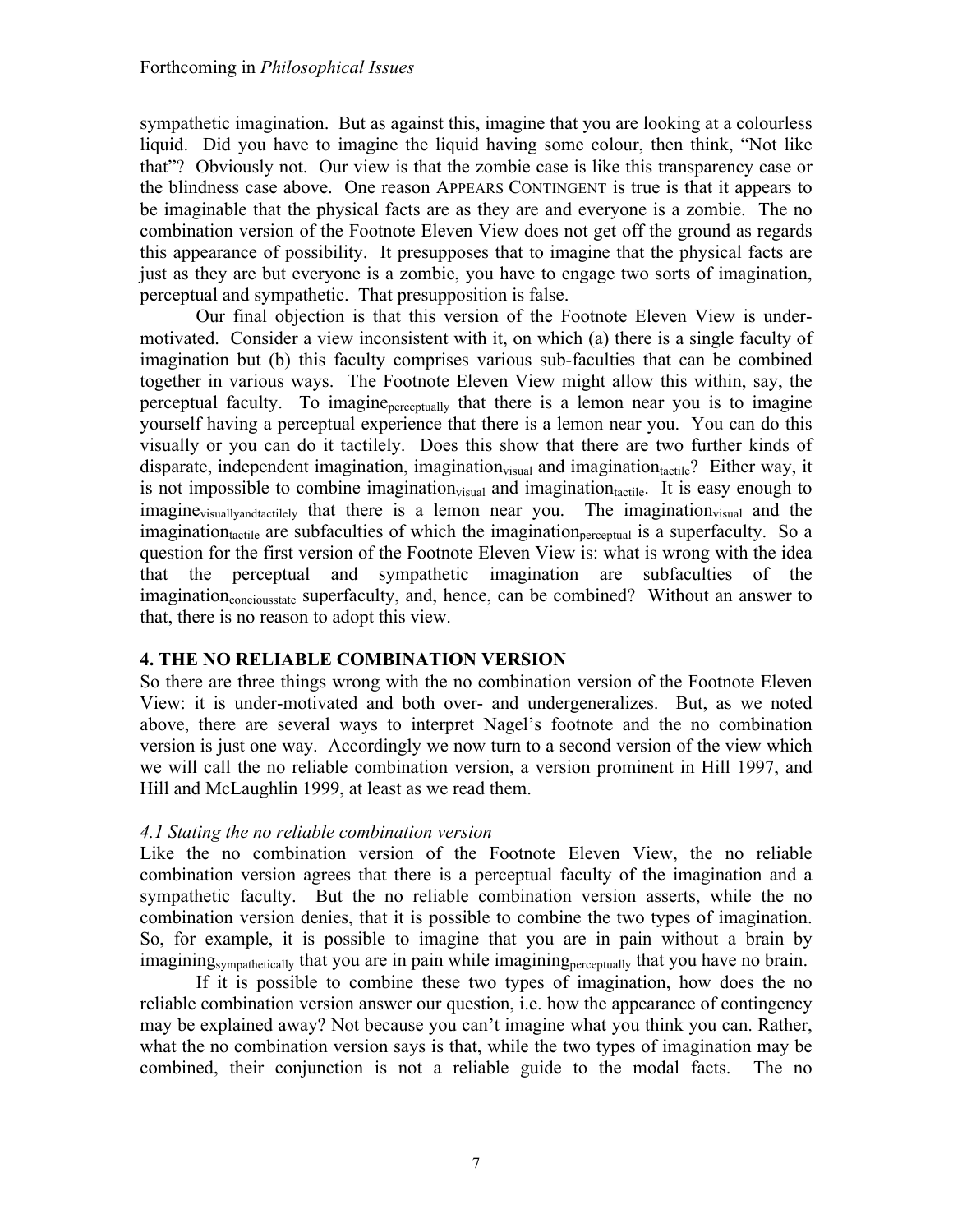combination version says that the two kinds of imagination cannot be combined at all; the no reliable combination version says instead that they can be combined but cannot be *reliably* combined. Combining sympathetic and perceptual imagination leads to modal error, and, thus, the appearance of contingency they produce is undercut.

If it is true that combining sympathetic and perceptual imagination leads to modal error, we have the following explanation of why APPEARS CONTINGENT does not defeat NECESSITATION: APPEARS CONTINGENT is true only because it is grounded in an episode of imagination which brings together sympathetic and perceptual imagination, and episodes of imagination of this kind are not reliable guides to the modal facts. Hence, APPEARS CONTINGENT is true, but the reason it gives to deny NECESSITATION is defeated.

#### *4.2. Assessing the no reliable combination version*

This version of the Footnote Eleven View is, like the previous version, interesting, straightforward, and plausible. Moreover, because it does not limit what is and what is not imaginable it does not face the three objections we raised for Nagel's proposal in the form that we raised them. However, it our view it is open to slightly different versions of these objections.

First, it *over-generalizes*. If were impossible to *reliably* imagine that the physical facts are as they are and everyone is a zombie, then it would be impossible to *reliably* imagine many other things that are, by any account palpably reliably imaginable. We think there are various examples of this. Here are three. (a) Just as it is not reliably imaginable, according to the no reliable combination view, that the physical facts are just as they are and everyone is a zombie, so it is not reliably imaginable that the physical facts are just as they are and so are the mental facts. To reliably imagine the second, no less than the first, would require the combination of sympathetic and perceptual imagination. But the second, no less than the first, does seem to be reliably imaginable. Likewise, (b) just as it is not reliably imaginable, according to the no reliable combination view, that the physical facts are as they are and everyone is a zombie, so too it is not reliably imaginable that the mental facts are as they are and the physical facts are different, e.g., because we have different bodies. But multiple realizability of this kind is usually taken to be reliably imaginable. Finally, (c) just as it is not reliably imaginable, according to the no reliable combination view, that the physical facts are as they are and everyone is a zombie, so too it is not reliably imaginable that the behavioural facts are as they are, and everyone is a zombie. To reliably imagine the second, no less than the first, would require a combination of the sympathetic and perceptual imagination, i.e. because the behavioural facts are a sub-class of the physical facts. But the second is usually taken to be reliably imaginable in the course of standard arguments against behaviourism, such as Putnam's perfect actor argument.

Second, the no reliable combination view *under-generalizes*: as we stressed when discussing Nagel, to imagine that the physical facts are as they are but everyone is a zombie need not involve the sympathetic faculty. So the no reliable combination version is silent on whether the appearance of contingency is defeated in this central case.

Finally, the view is under-motivated in that it invites the question: why is it the case that combining sympathetic and perceptual imagination results something modally untrustworthy? Why is an appearance of possibility produced by combining these faculties defeated?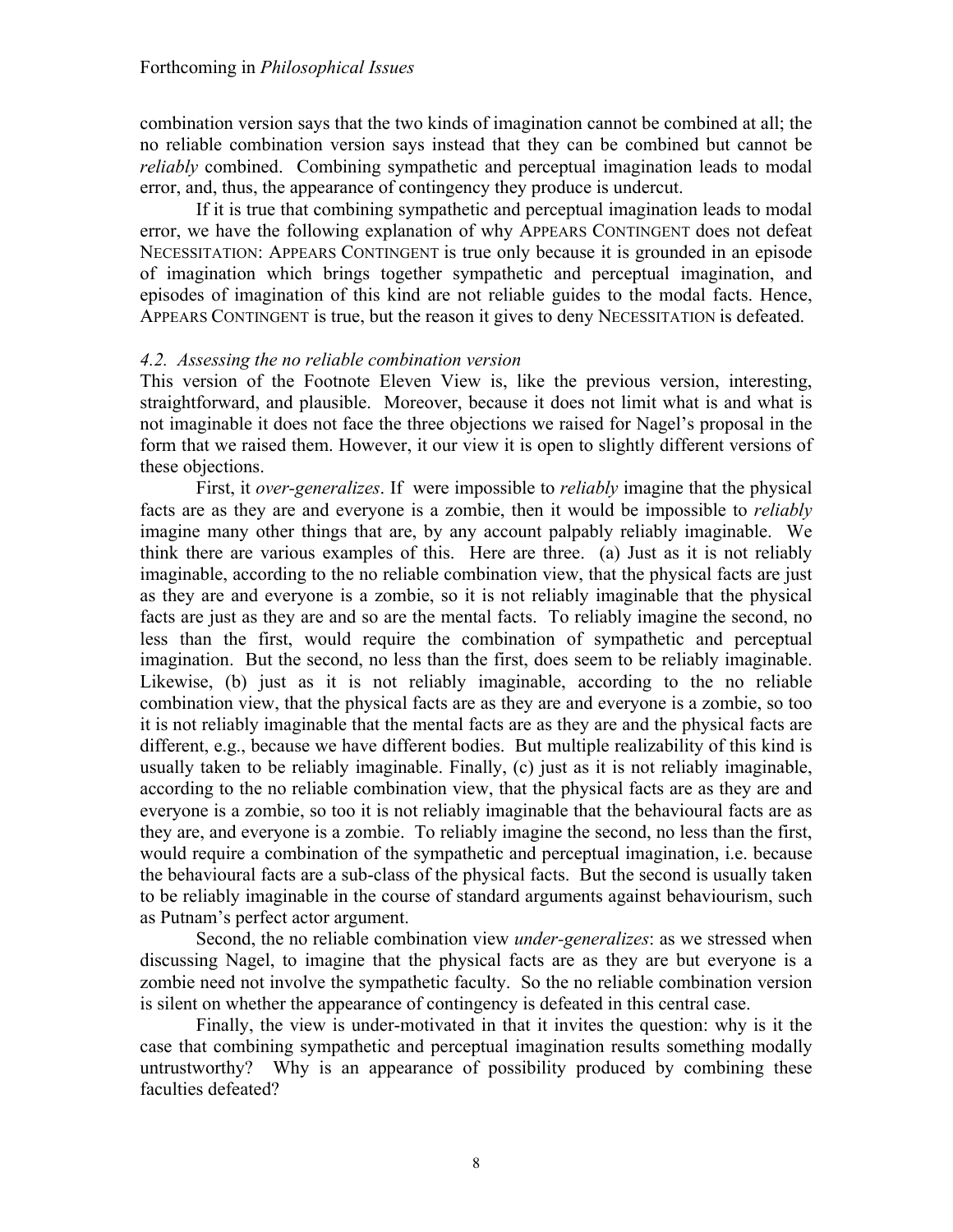Nagel suggests, in the Nagel (1976) footnote, that it is the independence of the faculties that defeats the appearance of possibility.<sup>7</sup> But this seems implausible in a number of ways. First, return to the lemon case from section 3.1. You imagine that a lemon is in front of you, doing so visually and tactilely. It seems as plausible as that there are sympathetic and perceptual faculties that there are perceptual $_{\text{visual}}$  and perceptual<sub>tactile</sub> subfaculties. But, again, it seems as plausible that these subfaculties are independent of each other as that the faculties are. Imagining, using your visual imagination, that the lemon is in front of you, it is easy to modify what it feels like, tactiley. Is combining subfaculties untrustworthy because of their independence? That would lead to rather a lot of defeated modal appearances. Imagining that you are whistling while you work gives you the appearance that that's possible—that's defeated. Imagining that you could hear a smoke alarm through a closed door gives you the appearance that that's possible—that's defeated. Imagining that the smell is coming from outside that window gives you the appearance that that's possible—that's defeated. This is too much defeat. There must be another reason why combining the sympathetic and perceptual faculties is untrustworthy.

Hill (1997) notes that we seem to be able to combine any bit of sympathetic imagining with any bit of perceptual imagining. For example, we seem to be able to imagine that these words are thinking about functionalism by imagining perceptually that there are these words and imaginingsympathetically that they are thinking about functionalism. Since we can so readily imagine impossibilities when we combine the two types of imagining, Hill suggests that—whatever the reason *why* combining is untrustworthy combining them defeats any appearance of contingency they produce.

The problem with this is that while it is true that combining the two sorts of imagination leads us to imagine impossibilities, it is also true that combining them sometimes leads us to justified claims about what is possible. We admit we are simply assuming that the imaginability of a perfect actor shows, with some pretty weak further claims, that behaviourism is false, but this assumption is widely shared. And the imaginability crucially involves combining the perceptual and sympathetic faculties, if there are such things. So it can't be that *any* imaginative episode combining them is modally untrustworthy.

# **5. THE NO RELIABLE COMBINATION OF CONTENT VERSION**

We have so far considered two versions of the Footnote Eleven View, and argued that both are subject to serious objections. We have not so far, however, taken up two of the central ideas present in Hill, and in Hill and McLaughlin's, development of the Footnote Eleven View.

One of these has to do with the distinction between direct and indirect perception. Hill points out, quite correctly, that weakness in the idea of Nagel's footnote is that it is limited to direct perception, and that this causes a problem since it is quite unclear that we have direct perceptual access to brain states and other physical phenomena that seem to be relevant in this case. In response to this, Hill suggests that the Footnote Eleven View can be interpreted loosely so that the reference to perception involves both direct

<sup>7</sup> Robbins and Jack (2006) gives some empirical support to this. In conversation, Robbins suggested that the data support not merely that the faculties are independent of one another but, further, that the use of one inhibits the use of the other.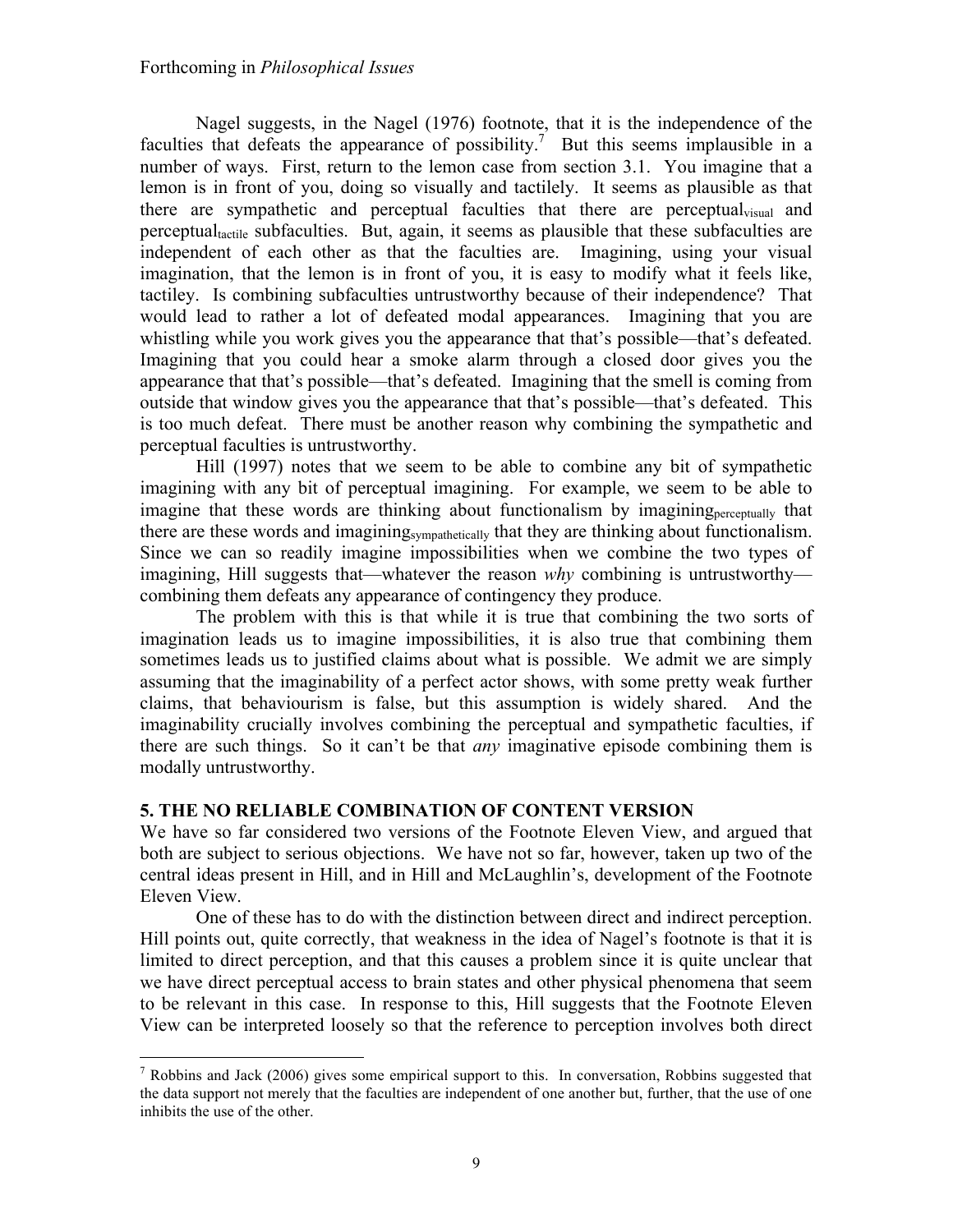and indirect perception. The suggestion that the Footnote Eleven View should be widened in scope in this way seems to us a reasonable thing to say in response to the objection. But it does not seem to affect any of the things we have said about the view so far, and so we will set it aside.

There is, however, a different idea present in Hill's discussion that requires separate treatment. This is the connection he draws between the Footnote Eleven View and two kinds of content, commonsense and theoretical. In this section, we will set out and assess this view, which we call the no combination of content version. This is the last version of the Footnote Eleven View that we will consider in this paper.

#### *5.1. Stating the no reliable combination of content version*

Consider the proposition that the physical facts are as they are, but you feel a bit different. According to the no reliable combination version of the Footnote Eleven View, imagining this proposition combines sympathetic and perceptual imagination. But Hill also notes that the proposition in question has a certain sort of content: part theoretical that the physical facts are as they are—and part commonsensical—that you feel a bit different.

By "theoretical," Hill has in mind content the truth of which is verified "only via theory construction and laboratory apparatus" (*Ibid.*: 71). That the physical facts are as they are counts as theoretical because its truth can only be verified, in part, by lab apparatus checking if all the atoms are in positions they actually are or whether the watery stuff comprises hydrogen and oxygen, not XYZ.

By "commonsensical," Hill has in mind content whose truth can be verified "by a commonsense faculty of awareness, such as introspection or visual perception." (*Ibid.*) That you feel a bit different is commonsensical: its truth can be verified by introspection.

So you are imagining, using your sympathetic and perceptual imagination, a proposition with a certain sort of content, part theoretical and part commonsensical. Because you imagine it, the proposition thereby appears possible to you. You can imagine its negation, too, and, hence, the proposition appears contingent. When it appears possible that something is the case, and this is because you are imagining that it is the case and the content of what you are imagining is part theoretical, part commonsensical, the proposition's being part commonsensical and part theoretical defeats the evidence it provides that its negation is contingent. So the combined content proposal is that when we imagine that the physical facts are as they actually are but you feel a bit different, we are bringing together contents with theoretical and commonsense components, and imaginative episodes that combine together these components are not to be trusted.

Some objections that we raised to the no reliable combination version (and indeed to the no combination version) now fall away. First, the combination of content version can allow that we can imagine that there is a behavioral duplicate of you who is not a mental duplicate.

Second, the idea that the two faculties are unargued for is not a problem for the combined content proposal because the existence of two faculties plays no crucial role in the combined content proposal. What does the work is the commonsense/theoretical distinction. Likewise the idea that combining the outputs of the two faculties is modally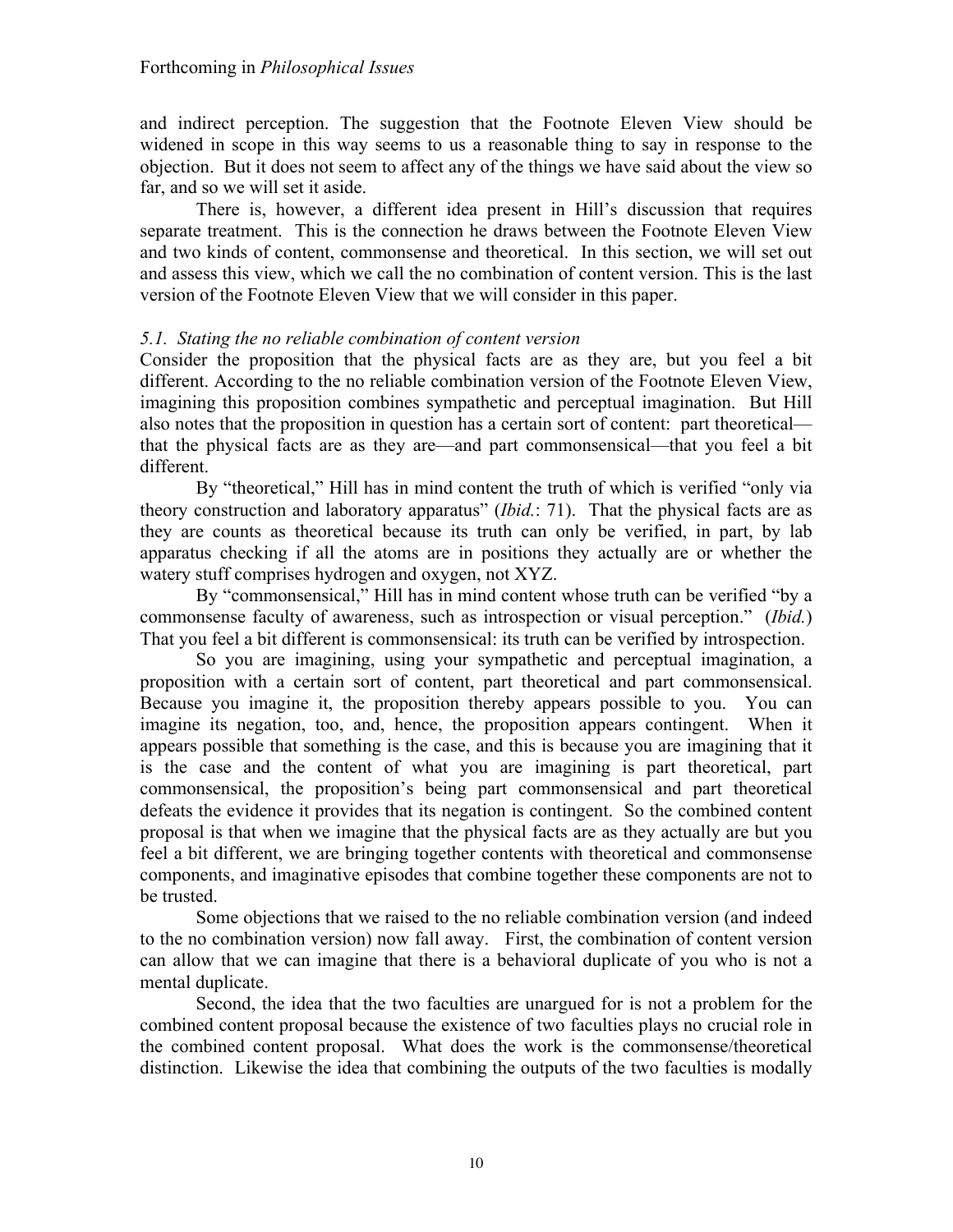untrustworthy is not a problem, because in the combined content proposal, the existence of two faculties is not crucial.

Of course, the fact that some objections to the previous versions of the Footnote Eleven View fall away owes partly to a point that may have occurred to you: the factor that separates the combined content versions from the previous versions has little to do with the alleged distinction between perceptual and sympathetic imagination. The combined content proposal has no crucial connection to the idea of two faculties of imagination. It relies simply on the ideas that (a) when you imagine, say, that the physical facts are just as they are but everyone is a zombie, you imagine a proposition with a certain kind of content, and (b) that seeming possibilities with that kind of content are not to be trusted. Whereas the first two versions of the Footnote Eleven View turn on *how* you (try to) imagine that something is the case, the combined content versions turns only on *what* you are imagining. It is not too surprising that some objections to the first two don't apply to the third.

#### *5.2. Assessing the no reliable combination of content version.*

We think that other objections do apply to it; moreover, these objections are variations on the ones already considered.

First, the no reliable combination of content version over-generates. If the proposition that there is a behavioural duplicate of you who is not a mental duplicate does not mix commonsense and theoretical content, the No Reliable Combination of Content Proposal gives us no reason to reject the perfect actor argument against behaviourism. But the proposition *does* mix content! That the behavioural duplicate is not a mental duplicate is something you can verify, to a point, at least, using introspection. And that its behaviour duplicates yours is, again, something you can verify, to a point, using commonsense methods like looking at it. But verifying that it behaves *exactly* like you isn't something you can tell just by looking at it. Extremely subtle differences in, say, facial tics or the position of your limbs might only be picked up via lab apparatus or more humble technology like a camera. So that there is a behavioural duplicate of you who is not a mental duplicate combines commonsense and theoretical content and, hence, the combined content proposal falsely implies the proposition that there is a behavioural duplicate who is not a mental duplicate is impossible.

Second, the no reliable combination of content version undergenerates. Take the proposition that the physical facts are as they are, but everyone is a zombie. That this seems possible is one reason supporting APPEARS CONTINGENT. So this proposal should be able to defeat this seeming possibility. How? The content doesn't seem to be commonsensical at all: that everyone is a zombie is not something that can be verified by introspection. Anyone introspecting is not a zombie. Neither can it be verified by other "commonsense faculties of awareness." So the proposition does not seem to have mixed content and, hence, doesn't seem to be covered by the no reliable combination of content proposal.

To take another example, we are currently aware of a computer screen. The notion of being aware of a computer screen is commonsensical, but there is surely a theoretical way of conceiving it, t-awareness of a computer screen. It appears contingent that the physical facts are as they are but we are not aware of the computer screen because we can imagine that the physical facts are as they are but we are not t-aware of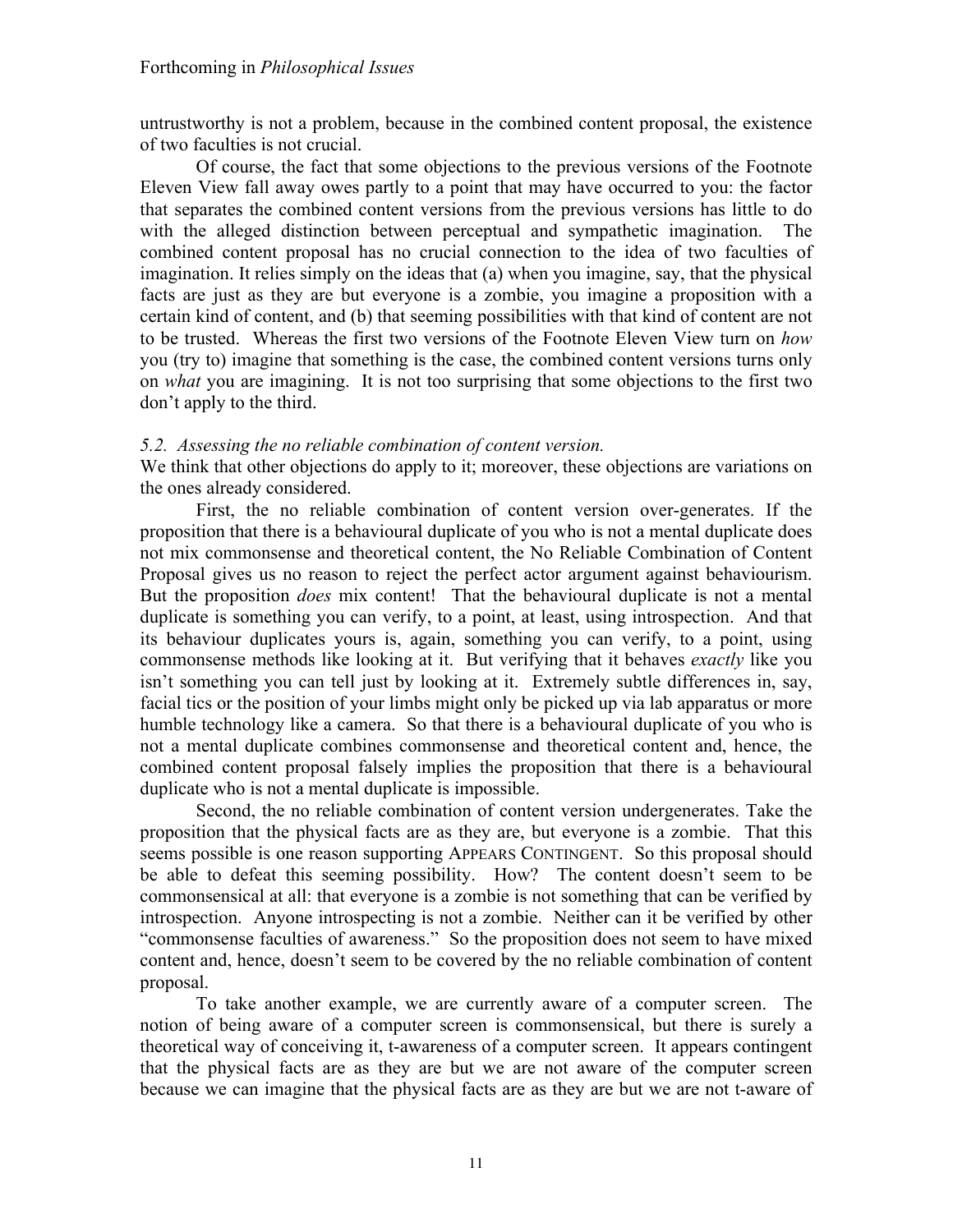the computer screen. This is some reason to think that APPEARS CONTINGENT is true, and it does not involve imagining a proposition with part-commonsensical, part-theoretical content. The crucial proposition is simply theoretical. So as with the No Reliable Faculty proposal and Nagel's proposal, the combined content proposal does not cover all the relevant cases that support APPEARS CONTINGENT.

Finally, the proposal is under-motivated. As in the case of the other versions of the Footnote Eleven View we have considered, there is a question that this version needs to answer, viz., why does combining the perceptual and sympathetic imagination defeat the appearance of contingency the combination produces? The no reliable combination of content proposal answers, "Because doing so in certain cases involves imagining a proposition with commonsense and theoretical content." But now the question arises, "Why does combining commonsense and theoretical content defeat the appearance of contingency that imagining such a proposition produces?"

Hill (1997) points out that, whatever the reason, combining the two contents does lead to plenty of modal error. In many cases, we have been misled by apparent episodes of imagination that combine commonsense and theoretical content. For example, we have been misled by episodes that involve the idea of water without  $H_20$ , of heat without molecular motion, of that's being a lump of gold without having atomic number 79, and so on. The episodes of imagination that ground APPEARS CONTINGENT do combine commonsense and theoretical content. Conclusion: it is likely that we have been misled by the episodes of imagination that ground APPEARS CONTINGENT too because of the combination of content. The argument does not explain why we are misled, but it at least shows *that* we are likely to be misled in certain cases.

We agree that in many cases in the past we have been misled by apparent episodes of imagination that combine commonsense and theoretical content. We disagree that we have been misled *because* the episodes combined this sort of content. The door is open to a view according to which combining content is modally trustworthy as long as it is done with care.

If we are not misled because we combine certain sorts of content, why else might we be misled? The natural explanation to reach for at this point is one of Kripke's in *Naming and Necessity*.

Take the proposition that there is heat without molecular motion. According to Kripke, that there is heat without molecular motion can seem possible because (a) the proposition that there is something that feels like heat without there being molecular motion is imaginable and (b) we confuse that proposition with the proposition that there is heat without molecular motion. When you are imagining that there is something that feels like heat without there being molecular motion, Kripke thinks, it is easy to misidentify what you are imagining as the proposition that there is heat without there being molecular motion. For the situation you would be in if the one were true is epistemically exactly like the other.

Hill explicitly disagrees with Kripke here:

As I see it, [Kripke's explanation of why it seems possible that there is heat without molecular motion] is fundamentally misguided; for as I see it, in non-pathological circumstances introspection gives us pretty accurate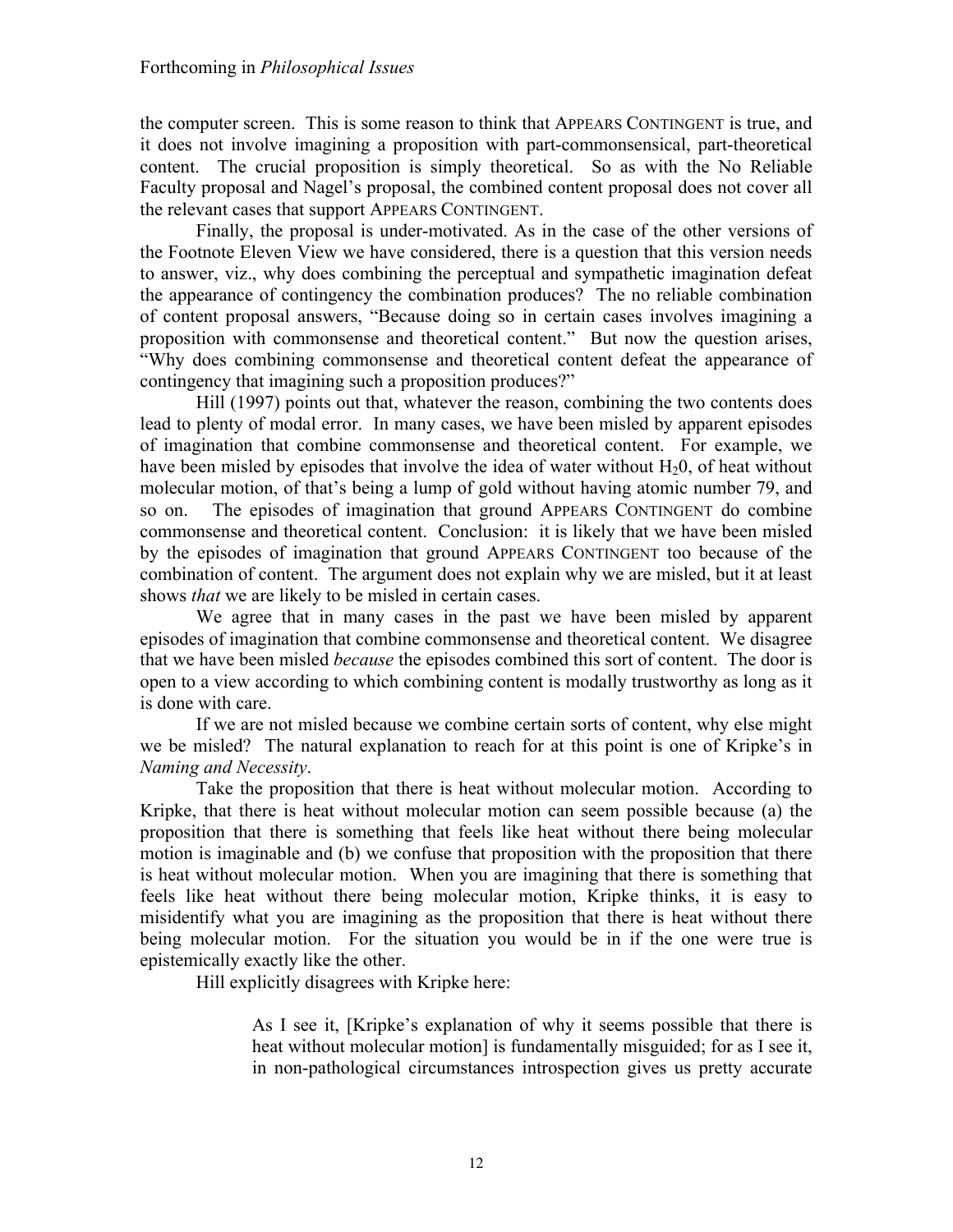access to the contents of our own states of imagination. (Hill (1997): 83, fn. 10; cf. McLaughlin (2000))

With Kripke's explanation out of the way, proponents of the Footnote Eleven View offer their own.

But there are two reasons for resisting this line of thought. First, if Hill were correct about us having pretty accurate access to the contents of what we are imagining, it is a bit of a mystery why so many philosophers *think* they did and do confuse propositions just as Kripke says.

Second, Kripke's explanation turns on people not imagining what they believe they are imagining; Hill believes this feature of the explanation is implausible. Various people, convinced by Kripke's explanation, think they cannot imagine that there is heat without molecular motion. If they attempt to do so, they believe they fail and, instead, are actually imagining that there is something that feels like heat without molecular motion. If Hill is correct, though, these people are mistaken. When these people try to imagine that there is heat without molecular motion, if Hill is right about how the imagination works, there is no barrier to success. So if they try, they should succeed. But they wrongly believe they fail. In addition, these people think that when they used to believe they were imagining that there is heat without molecular motion, they were wrong. If Hill is right about how imagination works, though, they really were imagining what they thought they were imagining. But, then, these people don't have very reliable access to what they are and were imagining: they are and were imagining what they believe they aren't and weren't. Whether or not Kripke's explanation or Hill's is correct, there is some confusion about what we are imagining.

So there is no reason to prefer the no reliable combination of content version to Kripke's explanation of why we go wrong when going in for modal reasoning about heat and molecular motion. Indeed, there is some reason to prefer Kripke's. For while it used to seem to us that there could be heat without molecular motion, no longer. If Kripke's explanation for why it used to seem to us this way is correct, this is as we would expect. Now that we know to distinguish between imagining that there is heat without molecular motion and imagining that there is something that feels like heat without molecular motion, we are not tempted to think it seems that there could be heat without molecular motion.

By contrast, if the combined content proposal is correct, it should still seem to us that there could be heat without molecular motion. After all, we can imagine that there is heat without molecular motion and this produces the appearance of possibility that there is heat without molecular motion. Of course, if we know the combined content proposal is correct, we possess a defeater for this appearance. Still, the appearance should persist. That it does not is some reason to think the combined content proposal is not correct.

#### **6. CONCLUSION**

There appears to be a contingent connection between physical and mental facts. That is,

APPEARS CONTINGENT—There appears to be a contingent connection between physical facts and mental facts: it appears to be the case that two worlds alike in physical facts can differ in mental facts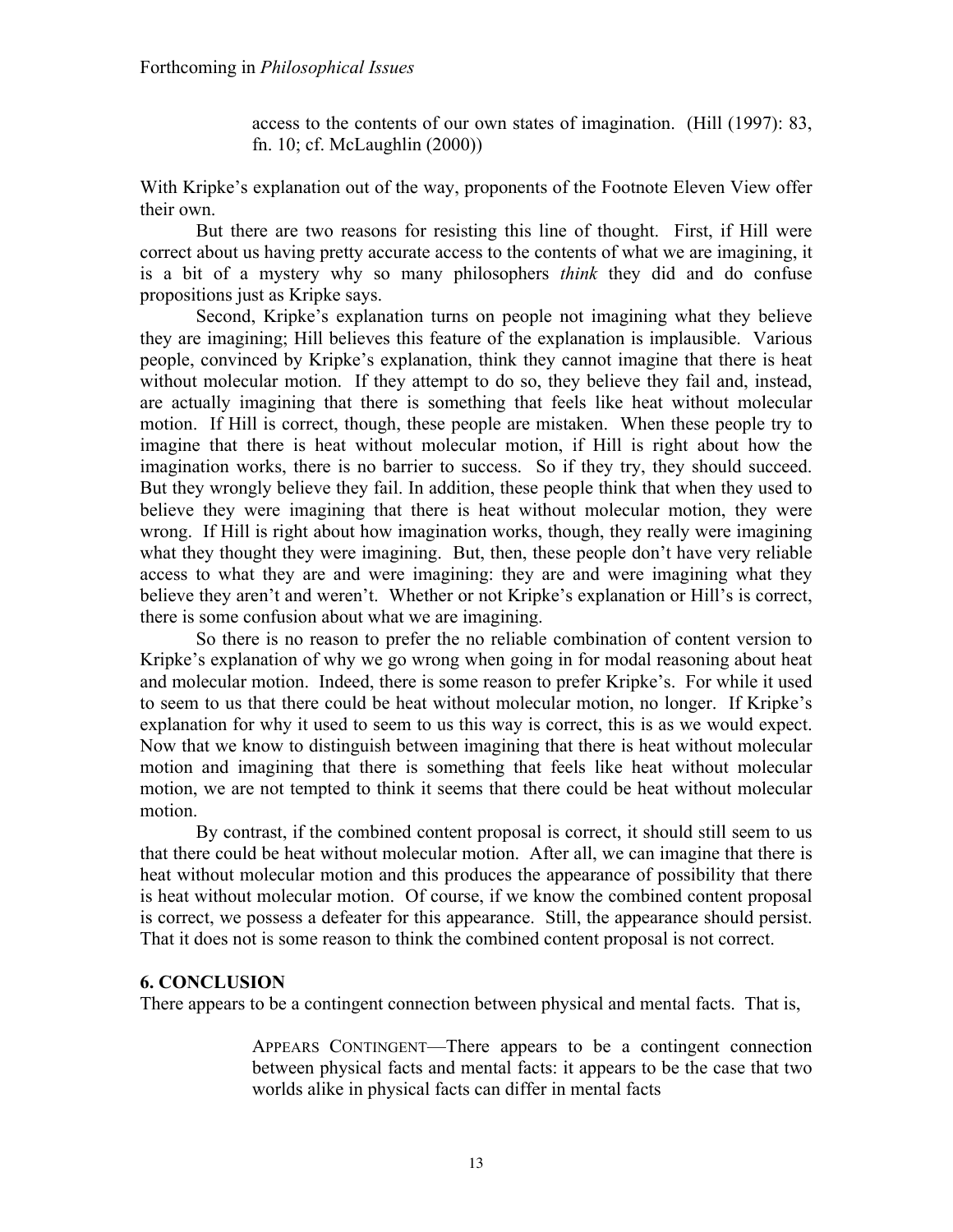is true. For someone who accepts

NECESSITATION—There is a necessary connection between physical facts and mental facts: no two worlds alike in physical facts can differ in mental facts,

this appearance must be defeated. How so? According to the Footnote Eleven View, the appearance is defeated because it is generated by two distinct kinds imagination, perceptual and sympathetic. We looked at three versions of the view: the no combination version, the no reliable combination version, and the no reliable combination of content version. We argued that each faces compelling objections.

But of course, this style of argument raises an inevitable question. We have objected to various versions of a view, but we have not so far argued that no version of the view could succeed. Do the considerations we have advanced apply to any version of the Footnote Eleven View? We think not, and will close by formulating a general argument that no version of the Footnote Eleven View could possibility succeed.

In general, it seems clear that whatever answer to these questions that the Footnote Eleven View provides, they will be contained in the last sentence of the footnote where Nagel says "because of the independence of the disparate types of imagination". Unfortunately, however, there are a number of different ways of interpreting this idea. In particular, there are two key distinctions to bear in mind.

In the first place, when Nagel talks of two types of imagination, he might have in mind two types of imaginings, i.e. two types of acts or modes or faculties of imagining; or else he might have in mind two types of things imagined, i.e. two types of content the relevant acts or modes or faculties of imagining.

In the second place, when Nagel says that because of the difference between these two types of imagination, a relation will appear contingent even if it is necessary, he might have in mind that we cannot combine the two types of imagination together at all, and so that when we describe ourselves as imagining in this sense we must be mistaken; or else he might have in mind that, while we can combine these two types of imagination together we cannot reliably do so.

These two distinctions—faculty versus content, impossibility versus unreliability—are independent of another; hence in principle any version of the Footnote Eleven View will fall into one of four categories, as represented on this table:

|               | Faculty | Content |
|---------------|---------|---------|
| Impossibility |         |         |
| Unreliability |         |         |

| Figure 1. Versions of the Footnote Eleven View |  |  |  |  |  |
|------------------------------------------------|--|--|--|--|--|
|------------------------------------------------|--|--|--|--|--|

But the material we have introduced clearly shows that none of these versions could possibility be right. The no combination version is an A-type view; the no reliable combination version is a B-type view; and the no reliable combination of content view is a D-type view. None of these work, so that means that the only version of the Footnote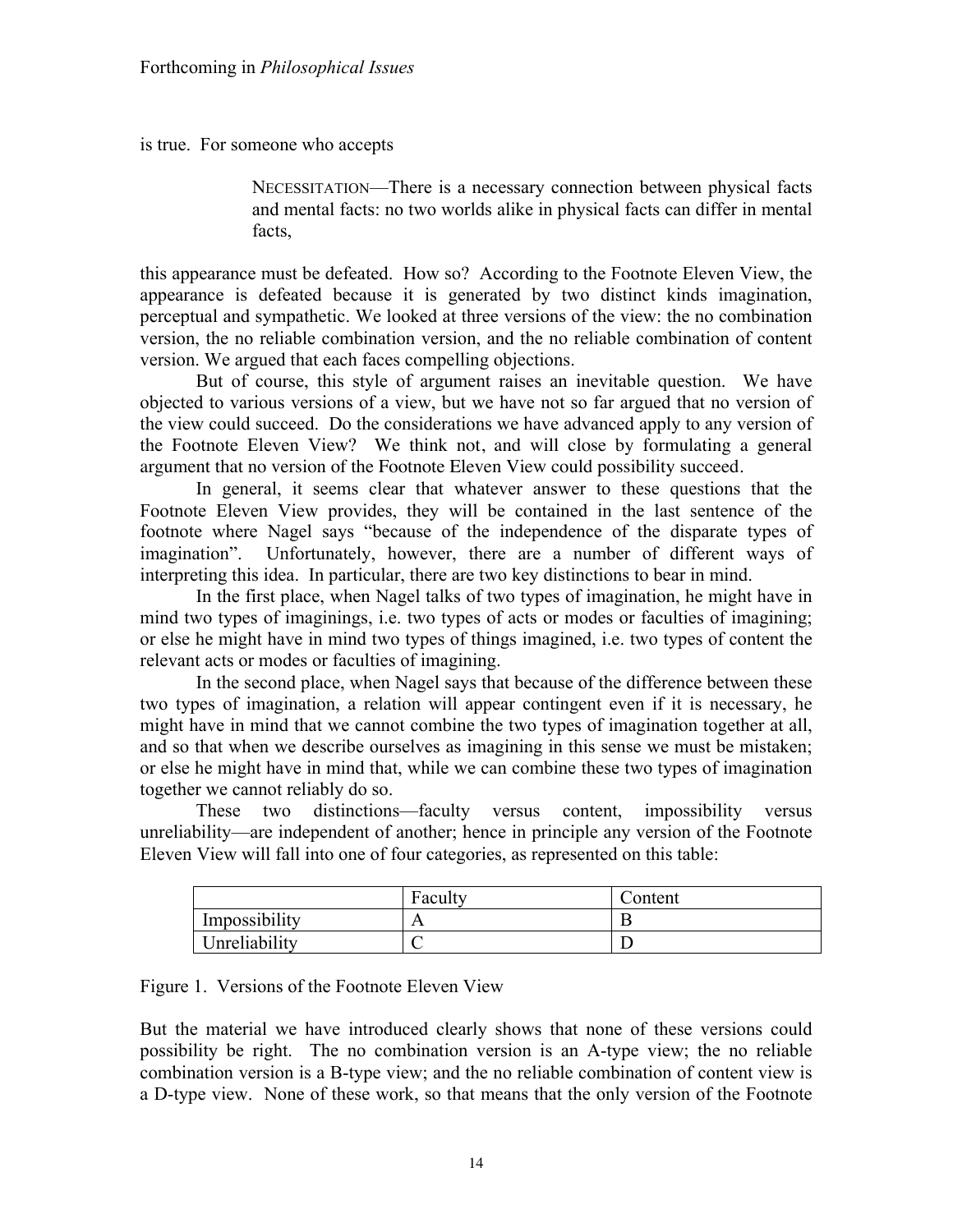Eleven View that could possibility work is a C-type view, according to which it is impossible to bring together contents of the sort associated with perceptual and sympathetic imagination. But while we have not considered this view in detail it seems to us quite clear that this will not do either. In general, it is not the case that it is impossible to bring together commonsense and theoretical contents, and certainly this version of the Footnote Eleven View has provided no reason why it is impossible. Putting this claim together with our earlier discussion yields a very strong conclusion against the Footnote Eleven View. There are four versions of the view, and none of them work. So the view itself does not work.

If we are right, the answer to our title question is no. To solve the mind-body problem—i.e. to square NECESSITATION and APPEARS CONTINGENT —we will need to go look in a direction different from the one indicated in Nagel's footnote.<sup>8</sup>

## **REFERENCES**

- Block, Ned and Stalnaker, Robert. 1999. "Conceptual Analysis, Dualism, and the Explanatory Gap", *Philosophical Review*, 108, 1-46.
- Chalmers, David. 1996. *The Conscious Mind.* New York: Oxford University Press
- Chalmers, David. 1999 "Materialism and the Metaphysics of Modality", *Philosophy and Phenomenological Research* 59:473-93.
- Cruz, Joseph and Pollock, John. 1999. *Contemporary Theories of Knowledge*. Lanham, MD: Rowman and Littlefield.
- Doggett, Tyler. 2004. *Moral Properties and Moral Imagination.* MIT dissertation.
- Hill, Christopher S. 1997. "Imaginability, Conceivability, Possibility and the Mind-Body Problem," *Philosophical Studies* 87: 61-85.
- Hill, Christopher S. and McLaughlin, Brian P. 1999. "There are Fewer Things in Reality Than are Dreamt of in Chalmers's Philosophy," *Philosophy and Phenomenological Research* 59: 445-454.
- Kripke, Saul. 1980. *Naming and Necessity*. Cambridge, MA: Harvard University Press.
- Levine, Joseph. 1983. "Materialism and Qualia: The Explanatory Gap", *Pacific Philosophical Quarterly* 64: 354-361.
- Levine, Joseph. 2001. *Purple Haze*. New York: Oxford University Press.
- McLaughlin, Brian. 2000. "Skepticism, Externalism, and Self-Knowledge," *Proceedings of the Aristotelian Society* Vol. LXXIV: 93-118.
- Nagel, Thomas. 1976. "What Is It Like To Be A Bat?," reprinted in Nagel (1979).
- Nagel, Thomas. 1979. *Mortal Questions*. Cambridge: Cambridge University Press.
- Nagel, Thomas. 1986. *The View From Nowhere*. Oxford: Oxford University Press.
- Putnam, Hilary. 1975. "The Meaning of 'Meaning'" in Gunderson, K., ed., *Language, Mind, and Knowledge*. Minneapolis: University of Minnesota Press.
- Robbins, Philip and Jack, Anthony. 2006. "The Phenomenal Stance," *Philosophical Studies* 127: 59-85.
- Stalnaker, Robert. 2002. "What Is It Like to Be a Zombie?" in Gendler, Tamar Szabo and Hawthorne, John ed.s, *Conceivability and Possibility* (New York: Oxford University Press), 385–400, repr. in his *Ways a World Might Be: Metaphysical and Anti-Metaphysical Essays* (New York: Oxford University Press, 2003). References are to the reprinted version.

 $\frac{1}{8}$ <sup>8</sup> For some suggestions about where to look, see Doggett 2004, and Stoljar 2006.